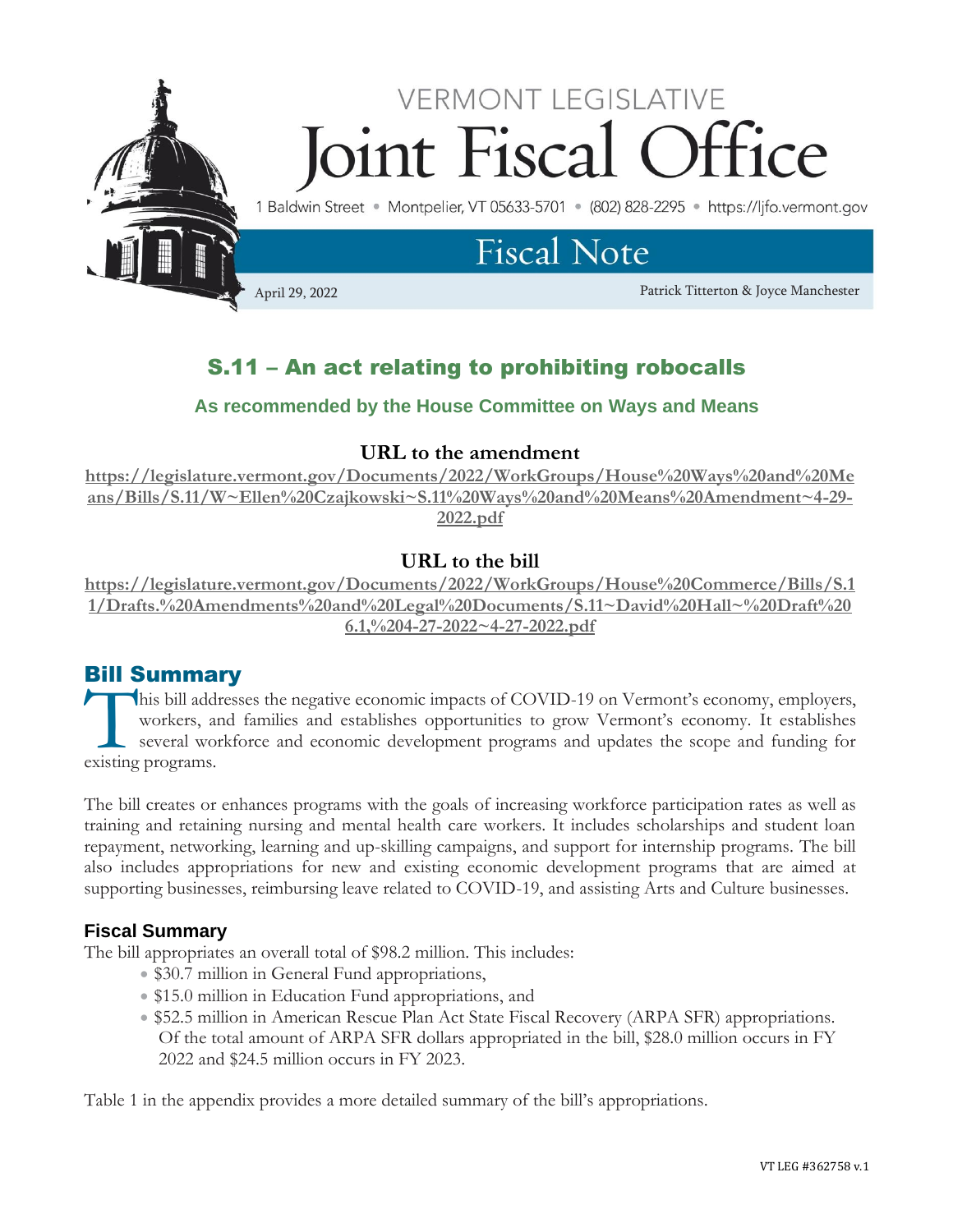The bill includes an expansion of the Downtown and Village tax credit of \$1.35 million to \$4.35 million per year in FY 2023 and FY 2024 but reverts to \$3.0 million per year in FY 2025. The expansion of the Downtown and Village Tax credit is the only section expected to affect state revenues.

## Background and Details

The bill appropriates \$98.2 million overall. The appropriations are from three different sources. \$30.7 million are sourced from the General Fund, \$15.0 million are sourced from the Education Fund, and \$52.5 million are in ARPA SFR funds.

The bill reverts \$25.5 million in unspent ARPA SFR dollars appropriated to the Agency of Commerce and Economic Development for the Economic Recovery Grant Program in FY 2021 in Act 74 Sec. G. 300(a)(13) back to ARPA SFR for the purpose of funding Economic and Workforce Development programs.

#### **Overview of Appropriations**

The following programs have fiscal impacts and are described briefly here:

#### Immediate Strategies and Funding for Expanding the Labor Force, Increasing the Number of Participants and Participation Rates

Section 1 appropriates \$2.5 million in FY 2023 in General Fund dollars to the UVM Office of Engagement in consultation with the Vermont Student Assistance Corporation to administer a statewide forgivable loan program of \$5,000 per graduate who commits to work in Vermont for two years after graduation. It also appropriates \$500,000 in FY 2023 in ARPA SFR funds to the State Refugee Office to administer grants to refugee or New-American focused programs to support increased in-migration or retention of recent arrivals. The last appropriation in Section 1 is \$387,000 in General Fund dollars in FY 2023 to Vermont Technical College to develop a skilled meat cutter training and apprenticeship facility.

#### Investing in the Upskilling of Private Sector Employers to Support the Evolution of Business and Organizational Models

Section 4 appropriates \$250,000 in General Fund dollars to the Agency of Commerce and Community Development (ACCD) in FY2023 to regrant a performance-based contract to the Vermont Professionals of Color Network for business coaching and other training for BIPOC business owners, networking, and career fairs, workshops and paid internships.

#### Regional Workforce Expansion System

Section 5 appropriates \$1.5 million in General Fund dollars to the Department of Labor in FY 2023 for a two-year pilot program to create a coordinated regional system, beginning in three regions of the State, to increase local labor participation rates; decrease the number of open positions; increase worker wages as they transition to new jobs; and collect, organize, develop, and share information related to local career pathways with workforce development partners. The bill authorizes the Department to hire four classified, two-year limited-service positions to perform the work described above that will report to the Workforce Expansion Division.

#### Incarcerated Individuals Development Pilot Program

Section 6 appropriates \$420,000 in General Fund dollars to the Department of Corrections in FY23 to address vocational enhancement needs. It also appropriates \$300,000 in General Fund dollars in FY 2023 to the Department of Correction to establish a community-based pilot reentry program at Chittenden Correctional Facility to provide continuity of services for justice-involved individuals.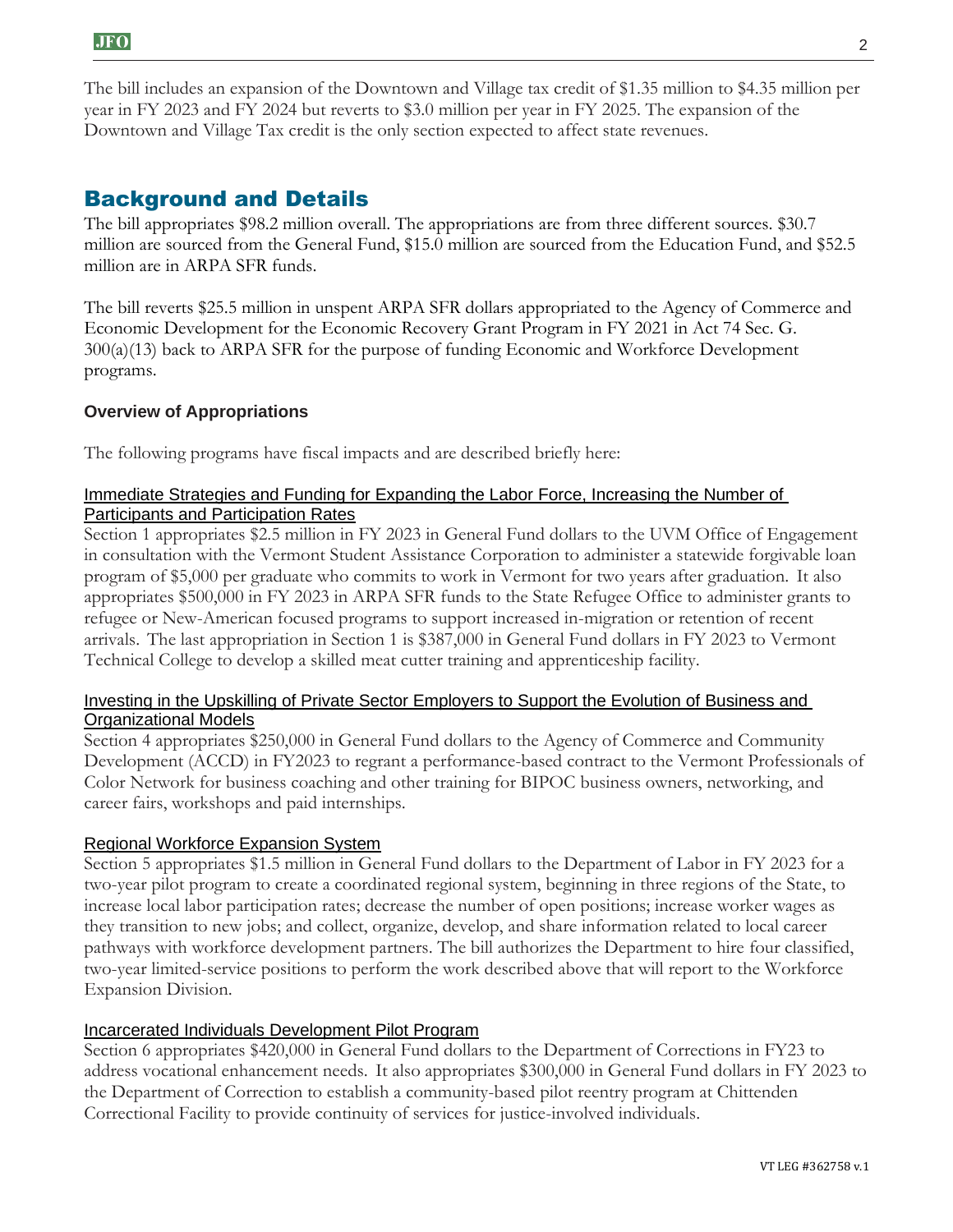#### Work-based Learning and Training Program

Section 12 appropriates \$1.5 million in General Fund dollars in FY 2023 to the Department of Labor to implement the Vermont Work-Based Learning and Training Program created in the bill. The Program will be developed statewide by the Department of Labor to serve transitioning secondary and postsecondary students and Vermonters seeking work-based experience as part of a career experience or change.

#### Vermont Trades Scholarship Program

Section 14 appropriates \$3.0 million in FY 2023 in General Fund dollars to the Vermont Student Assistance Corporation (VSAC) for scholarships for trades students under the Vermont Trades Scholarship Program who demonstrate financial need. It creates a scholarship program to be administered by VSAC to disburse initial licensing fees, exam fees and tuition payments on behalf of eligible individuals. Any funds left over at the end of the year will be rolled over and available to VSAC the following year for scholarships.

#### Vermont Trades Loan Reimbursement Program

Section 15 appropriates \$500,000 in General Fund dollars in FY 2023 to create the Vermont Trades Loan Repayment Reimbursement Program in which VSAC will disburse funds to eligible individuals for loan repayments. For every year of work in qualifying occupations, an individual can receive \$5,000 not to exceed the amount of debt owed. Any funds left over at the end of the year will be rolled over and available to VSAC the following year for loan repayment assistance.

#### Career Technical Education Construction and Rehabilitation Experiential Learning Program; Revolving Loan Fund

Section 16 appropriates \$15.0 million in Education Fund dollars in FY 2023 to the Vermont Housing Conservation Board to create and administer a CTE Construction and Rehabilitation Learning Program and Revolving Loan Fund. The board may use not more than 5 percent of the Fund for the costs of administration.

#### Emergency Grants to Support Nurse Educators

Section 20 appropriates \$3.0 million in ARPA SFR dollars to the Department of Health in FY 2023 to provide emergency interim grants to Vermont nursing schools. This is a three-year appropriation that allocates \$1 million in FY 2023, \$1 million in FY 2024, and \$1 million in FY 2025.

#### Nurse Preceptor Incentive Grants; Hospitals; Working Group; Report

Section 21 appropriates \$2.4 million in General Fund dollars to the Agency of Human Services in FY 2023 to provide incentive grants to hospital-employed nurses in Vermont to serve as preceptors for students enrolled in Vermont nursing school programs. The Agency will distribute the funds to hospitals employing nurses who provide student preceptor supervision based on the number of preceptor hours to be provided, at a rate of \$5.00 per preceptor hour, or a lesser hourly rate if the need exceeds the available funds. The Director of Health Care Reform will convene a working group to identify ways to increase placement opportunities and provide a report based on those findings.

#### Health Care Employer Nursing Pipeline and Apprenticeship Program

Section 22 appropriates \$3.0 million in ARPA SFR dollars to VSAC in FY 2023 to provide grants to health care employers to establish or expand partnerships with Vermont nursing schools to create nursing pipeline or apprenticeship programs.

#### Vermont Nursing Forgivable Loan Incentive Program

Section 25 appropriates \$100,000 to the Department of Health in FY 2023 to establish a Vermont Nursing Forgivable Loan Program, which provides scholarships for nursing students. Recipients agree to work as a nurse in Vermont for a minimum of one year. Scholarships to be calculated based on financial need.

#### Vermont Nursing and Physician Assistant Loan Repayment Program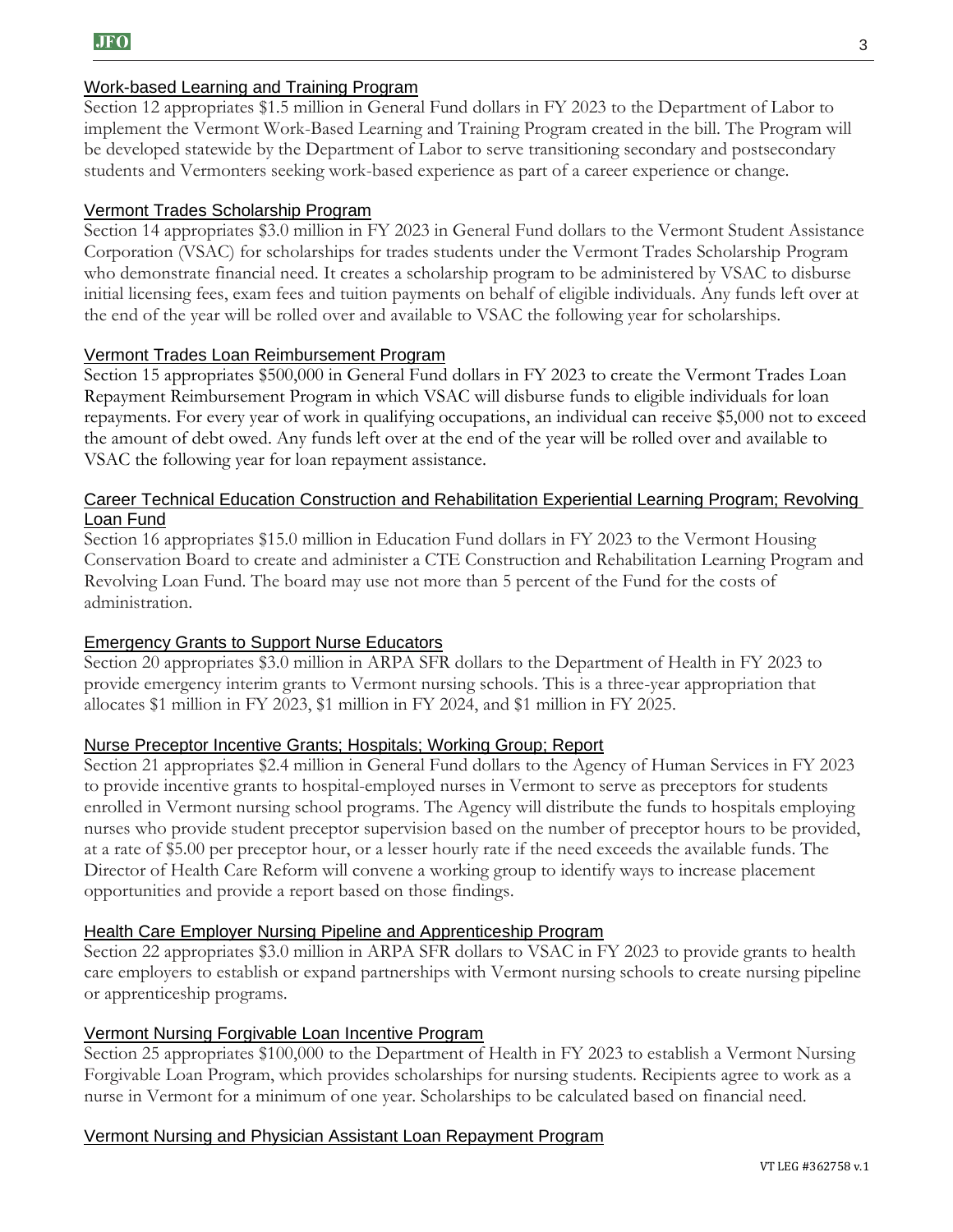Section 27 appropriates \$2.0 million in General Fund dollars to the Department of Health in FY 2023 to establish and administer a loan repayment program in coordination with VSAC. Amount is equal to one year of loans for every one year of service as a nurse or physician assistant in the state.

#### Nurse Faculty Forgivable Loan and Loan Repayment Program

Section 29 appropriates \$500,000 in ARPA SFR dollars to the Department of Health in FY 2023 to create and administer program to offer forgivable loans to nurse faculty members at a nursing school in Vermont.. For each year of service as a nurse faculty member at a nursing school in Vermont, an eligible individual receives a full academic year of forgivable loan benefit. It also provides loan repayment on behalf of individuals. The amount recipients can receive is equal to the value of one academic year of loans for every year of service as a member of the nurse faculty at a nursing school in Vermont.

#### Agency of Human Services; Health Care Workforce Data Center

Section 32 appropriates \$1.0 million in ARPA SFR dollars to the Office of Health Care Reform in the Agency of Human Services in FY 2023 so to establish and operate the statewide Health Care Workforce Data Center. This program is established to enhance the State's public health data systems, respond to the COVID-19 public health emergency, and improve COVID-19 mitigation and prevention efforts.

#### Agency of Human Services; Position

Section 34 appropriates \$170,000 in General Fund dollars in FY 2023 to the Agency of Human Services, Office of Health Care Reform for one classified, three-year limited-service position as Health Care Workforce Coordinator at AHS. The coordinator will focus on building educational, clinical, and housing partnerships and support structures to increase and improve health care workforce training, recruitment and retention. \$120,000 is for personal services and \$50,000 is for operating expenses.

#### Positions Embedded within Recovery Centers Pilot Program

Section 38 appropriates \$1.29 million in FY 2023 in General Fund dollars to the Department for Disabilities, Aging and Independent Living's Division of Vocation Rehabilitation to develop and implement a two-year pilot program that embeds 15 FTEs limited-service positions within 12 recovery centers across the state. \$540,000 funds 2.5 FTEs at each of two geographically diverse recovery centers. \$75,000 funds one FTE to serve as employment support counselor at each of the 10 remaining recovery centers.

#### Credential of Value Goal; Public Private Partnership

Section 39 appropriates \$150,000 in General Fund dollars to VSAC in FY 2023 to fund the work of Advance Vermont to increase awareness of postsecondary education and training, promote a broad understanding of the public good and value in achieving the State's goal for 70 percent of working-age Vermonters to hold a credential of value by 2025.

#### Vermont Serve, Learn, and Earn Program

Section 40 appropriates \$2.0 million in FY 2023 in General Fund dollars to the Department of Forests, Parks and Recreation for capital and operating needs of groups participating in the Vermont Serve, Learn and Earn Program. The Program creates meaningful paid service and learning opportunities for young adults.

#### Vermont Forest Future Strategic Roadmap

Section 45 appropriates \$250,000 in General Fund dollars to the Department of Forests, Parks and Recreation in FY 2023 to enter a two-year contract for the development of the Vermont Forest Future Strategic Roadmap. The roadmap is meant to strengthen, modernize, promote, and protect the forest products sector in the State.

#### VEDA Short-term Forgivable Loan Program

Section 52 of the bill appropriates \$19.0 million in ARPA SFR funds to the Vermont Economic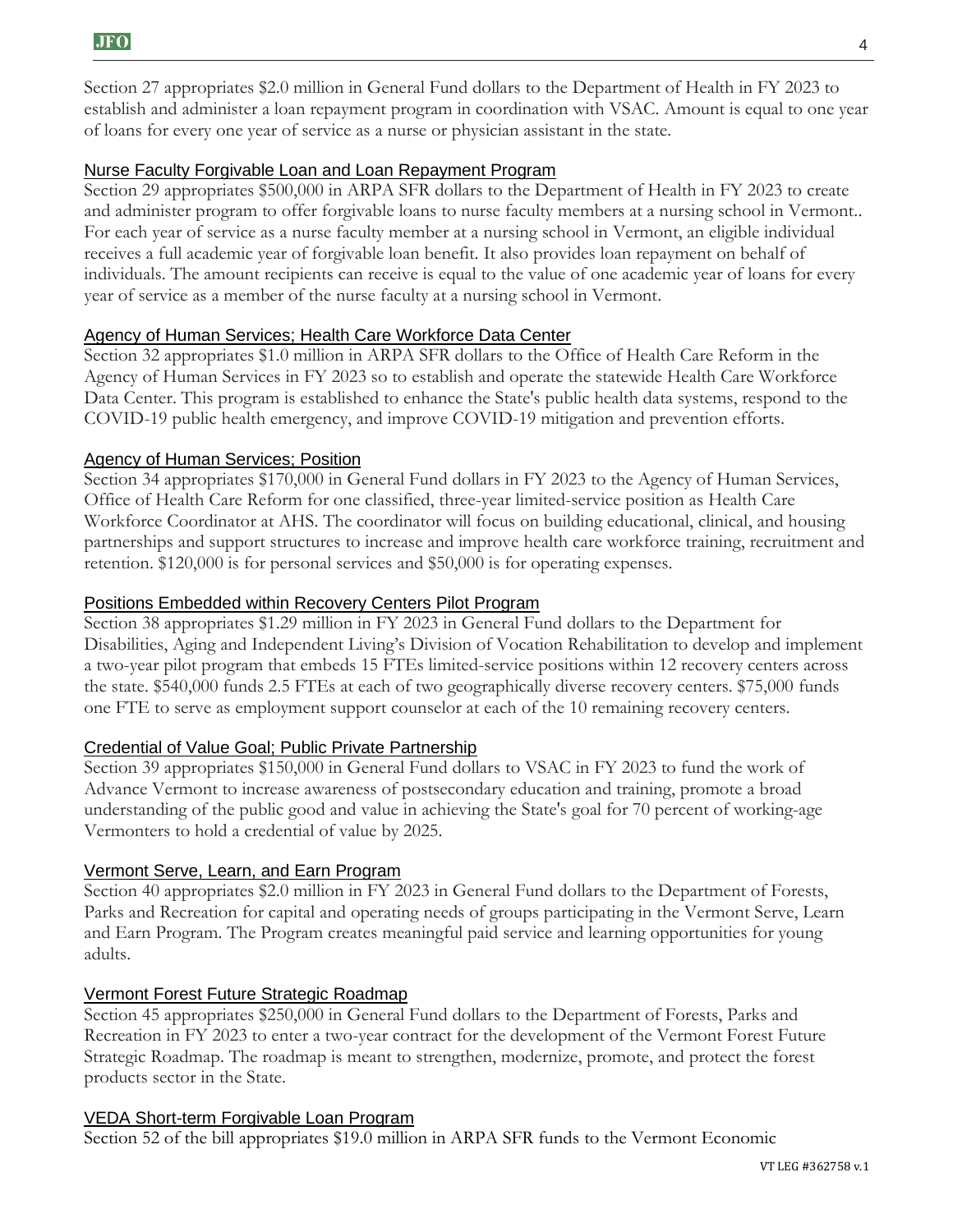Development Authority in FY 2022 to operate the VEDA Short-Term Forgivable Loan Program. Eligible borrowers must have fewer than 500 employees located in Vermont and must identify economic harm caused by the COVID-19 pandemic. Economic harm will be measured by a material decline in annual adjusted net operating income from before the COVID-19 pandemic to after it.

To be eligible for a loan, a business needs to have experienced a 25 percent reduction in its adjusted net operating income in 2020 and 2021 combined when compared to 2019. Further, at least 50 percent of the reduction in net operating income must have occurred in 2021.

The Agency will consider previous State or federal assistance in connection with the pandemic, reasonable owner's compensation, noncash expenses, and other adjustments deemed appropriate. Loaned amounts will be used for eligible fixed or operating expenses, and the loan is not to exceed the lesser of \$200,000, six months of eligible cost, or the amount of cumulative decline in adjusted net operating income in 2020 and 2021. VEDA will consult with the Joint Fiscal Office to establish guidelines.

#### Creative Economy Grants

Section 52 appropriates \$9.0 million in ARPA SFR in FY 2022 to the Vermont Arts Council to provide grants for monthly operating costs, including rent, mortgage, utilities, and insurance to creative economy businesses and nonprofits. The grants are meant to help these businesses recover from financial losses incurred due to the COVID-19 pandemic.

#### Capital Investment Grant Program

Section 52 appropriates \$10.2 million in General Fund dollars in FY 2023 to the Agency of Commerce and Community Development for the Capital Investment Program created in Act 74 of 2021. The Agency will reallocate any remaining funds appropriated to the Economic Recovery Grants program in Act 74 of 2021 to the Capital Investment Program. Grantees must be able to comply with the Department of Treasury Final Rule and meet certain criteria to be deemed eligible. Grants cannot exceed the lesser of \$1.0 million or 20 percent of the total project cost.

The bill removes the net fiscal impact data model from the program established in Act 74 and instead requires that the Agency of Commerce and Community Development develop guidelines in coordination with the Joint Fiscal Office and reviewed by the Joint Fiscal Committee. The Agency may also designate one or more sectors for priority consideration in the application process including arts and culture, travel, lodging, tourism, agriculture, and childcare.

#### Restaurants and Farmers Feeding the Hungry Program

Section 52 also appropriates \$1.8 million in General Fund dollars in FY 2023 to the Agency of Commerce and Community Development to grant to Southeastern Vermont Community Action for the Restaurants and Farmers Feeding the Hungry Program, known as Everyone Eats, to provide State funds to match Federal Emergency Management Agency FEMA funds available for the program.

#### COVID-19-Related Paid Leave Grant Program

Section 54a establishes the COVID-19-Related Paid Leave Grant Program in the Department of Financial Regulation. The Department will administer and award grants to employers to reimburse part of the cost of providing COVID-19-related paid leave provided to employees during calendar year 2022. Grants also may be used to reimburse employers for unpaid leave for COVID-19-related reasons.

\$16.5 million is appropriated from ARPA SFR funds to the Department of Financial Regulation in FY 2023; not more than seven percent of that appropriation may be used for expenses related to program administration and outreach. Reimbursement of COVID-19-related paid leave or unpaid leave is equal to 67 percent of the greater of minimum wage or the employee's regular hourly wage times number of hours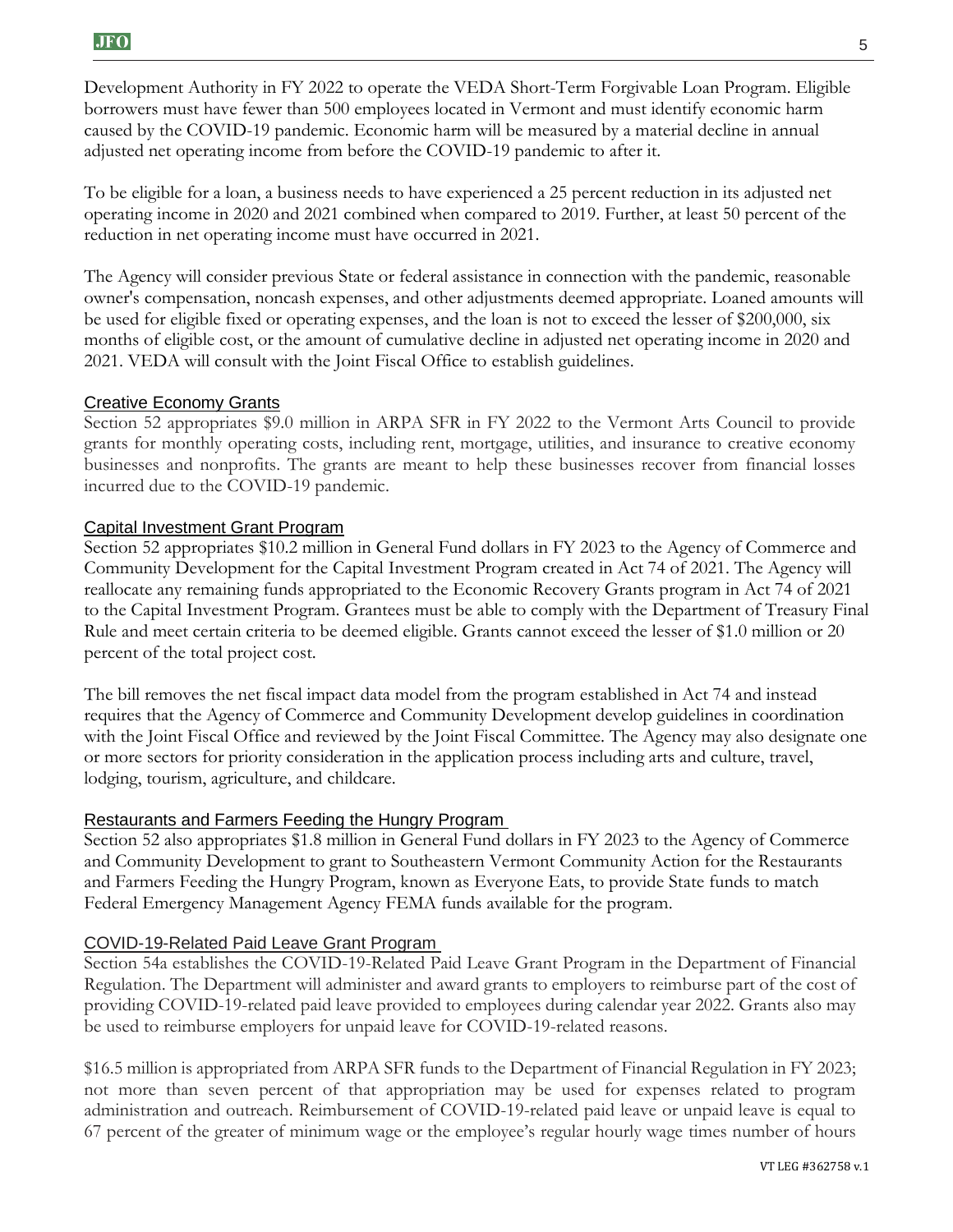reimbursed. The number of hours reimbursed cannot exceed the lesser of 80 hours or two times the employee's average weekly hours. The maximum hourly reimbursement for an employee cannot exceed \$27.50.

#### **Allocations**

Section 13 of the bill establishes a two-year pilot program through the Department of Labor in consultation with the Agency of Education to design and implement the Secondary Student Industry-Recognized Credential Pilot Program. The program will make funding available to eligible students to take an eligible adult career technical education course. Students will be able to apply for the funding through an application process if they are a Vermont resident attending a Vermont public school or independent secondary school that is eligible for public funding, they have completed grade 11 and have not received a high school diploma, and if their secondary school and regional CTE center determine that they are prepared to succeed in the course, meet the prerequisites for the course and have exhausted other sources of funding prior to submitting their application. The bill authorizes the Department of Labor to spend up to \$100,000 of the funds appropriated to it in the FY 2023 budget if funds are not made available through other sources.

#### **Tax Credits**

#### Downtown and Village Center Tax Credit Program

The bill appropriates \$2.7 million in General Fund dollars in FY 2023 to the Downtown and Village Center Tax Credit Program to be used in fiscal years 2023 and 2024 to increase the amount of tax credits that can be awarded to qualified projects. This means that over the course of two years an extra \$2.7 million can be awarded in the form of tax credits in the program and not that \$2.7 million extra can be awarded each year. The current amount of credits that can be awarded annually is \$3.0 million and is a tax expenditure that reduces revenues to the General Fund. The \$2.7 million appropriation will offset the corresponding increase in credits that can be awarded.

The bill also allows for \$2.0 million in credits to be awarded to qualified projects in Neighborhood Development Areas (NDA) over the course of fiscal years 2023 and 2024. That is \$2.0 million over the course of two years and not \$2.0 million per year.

## Appendix

| <b>Table 1: Overview of Appropriations</b> |                                                                                                                                                  |                                     |                       |                    |  |
|--------------------------------------------|--------------------------------------------------------------------------------------------------------------------------------------------------|-------------------------------------|-----------------------|--------------------|--|
| <b>Section</b>                             | Program                                                                                                                                          | <b>New Appropriations</b><br>Amount | <b>Current Source</b> | <b>Fiscal Year</b> |  |
| 1                                          | Immediate Strategies and<br>Funding for Expanding the<br>Labor Force; Increasing the<br>Number of Participants and<br><b>Participation Rates</b> | \$2,500,000                         | General Fund          | 2023               |  |
|                                            |                                                                                                                                                  | \$500,000                           | <b>ARPA SFR</b>       | 2023               |  |
|                                            |                                                                                                                                                  | \$387,000                           | <b>General Fund</b>   | 2023               |  |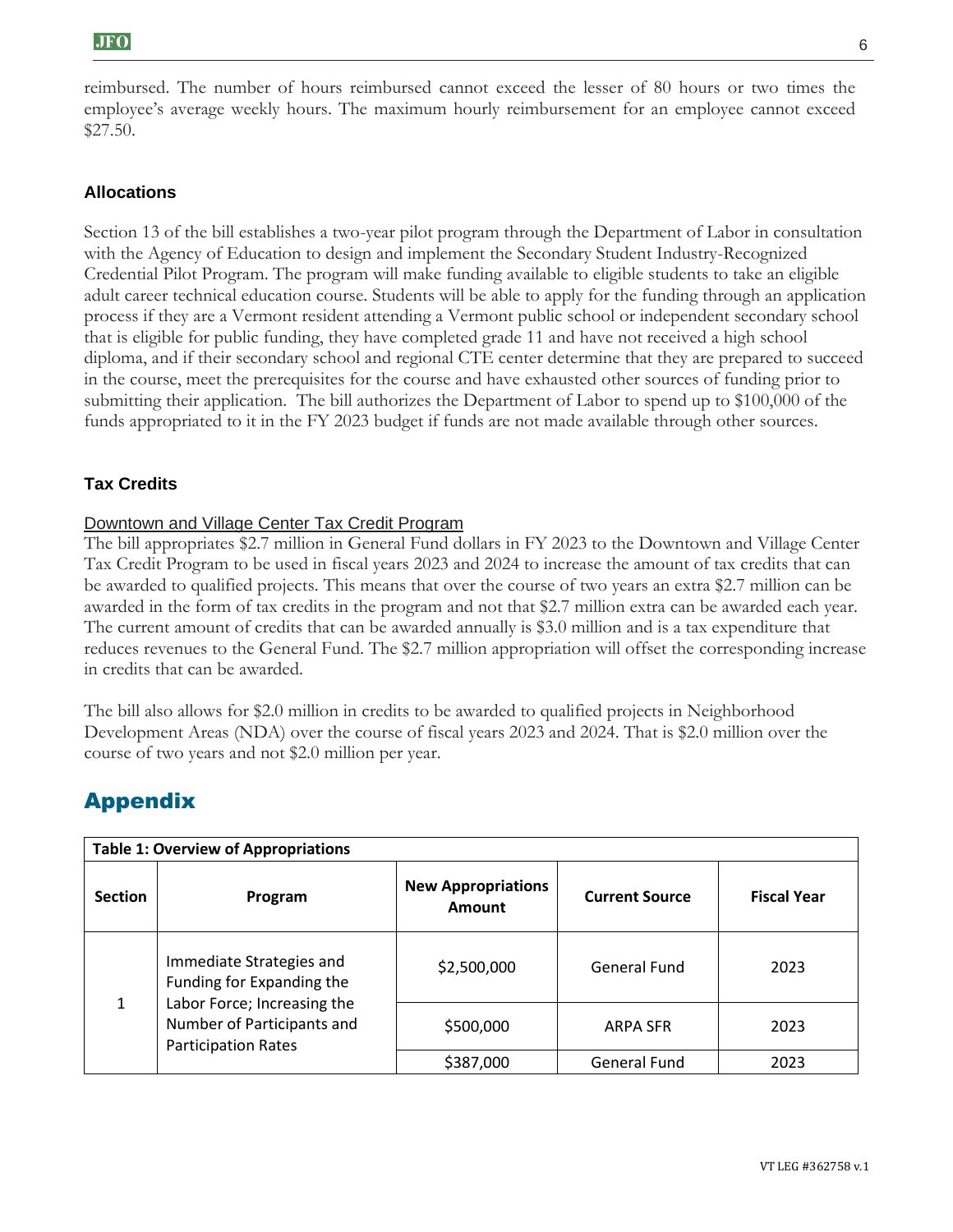|--|--|

| 4  | Investment in the Up-Skilling of<br>Private Sector Employers to<br>Support the Evolution of<br><b>Business and Organizational</b><br>Models | \$250,000    | <b>General Fund</b>   | 2023 |
|----|---------------------------------------------------------------------------------------------------------------------------------------------|--------------|-----------------------|------|
| 5  | Regional Workforce Expansion<br>System                                                                                                      | \$1,500,000  | <b>General Fund</b>   | 2023 |
|    | Incarcerated Individuals                                                                                                                    | \$420,000    | <b>General Fund</b>   | 2023 |
| 6  | Workforce Development Pilot<br>Program                                                                                                      | \$300,000    | <b>General Fund</b>   | 2023 |
| 12 | Work-based Learning and<br><b>Training Program</b>                                                                                          | \$1,500,000  | <b>General Fund</b>   | 2023 |
| 14 | Vermont Trades Scholarship<br>Program                                                                                                       | \$3,000,000  | <b>General Fund</b>   | 2023 |
| 15 | Vermont Trades Loan<br>Reimbursement Program                                                                                                | \$500,000    | <b>General Fund</b>   | 2023 |
| 16 | <b>CTE Construction and</b><br>Rehabilitation Experiential<br>Learning Program; Revolving<br>Loan Fund                                      | \$15,000,000 | <b>Education Fund</b> | 2023 |
| 20 | <b>Emergency Grants to Support</b><br><b>Nurse Educators</b>                                                                                | \$3,000,000  | ARPA SFR              | 2023 |
| 21 | Nurse Preceptor Incentive<br>Grants; Hospitals; Working<br>Group; Report                                                                    | \$2,400,000  | <b>General Fund</b>   | 2023 |
| 22 | <b>Health Care Employer Nursing</b><br>Pipeline and Apprenticeship<br>Program                                                               | \$3,000,000  | <b>ARPA SFR</b>       | 2023 |
| 25 | <b>Vermont Nursing Forgivable</b><br>Loan Incentive Program                                                                                 | \$100,000    | <b>General Fund</b>   | 2023 |
| 27 | Vermont Nursing and Physician<br><b>Assistant Loan Repayment</b><br>Program                                                                 | \$2,000,000  | <b>General Fund</b>   | 2023 |